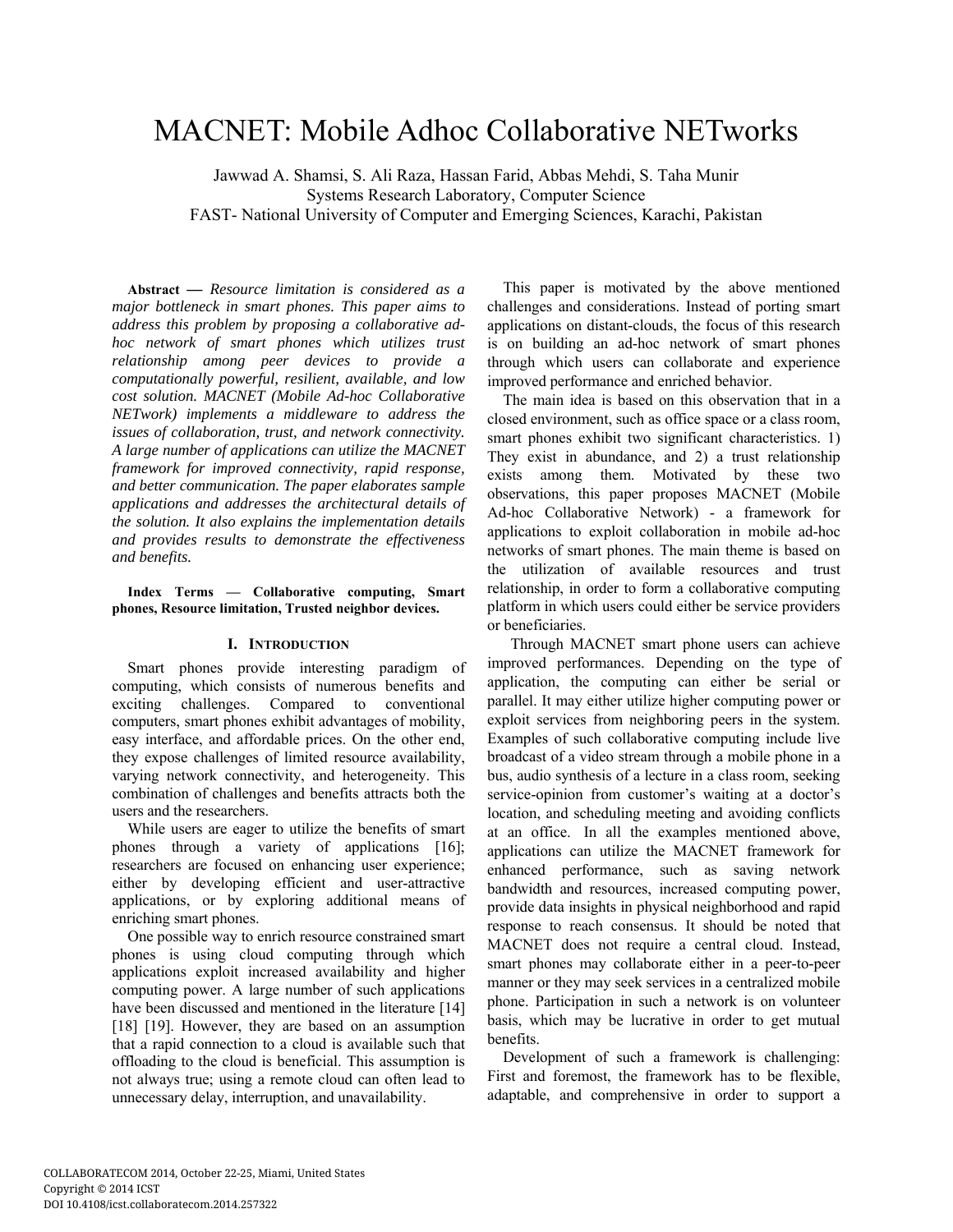wide-range of applications which could benefit from a mobile ad-hoc network. Second, considering the widerange of different types of smart-phones, it should offer efficient mechanisms for service and device discovery. In addition features such as utilization of trust among participants, efficient usage of resources, and device heterogeneity are also significant.

MACNET is motivated to solve these problems. It incorporates a powerful middleware, which offers multiple features such as unicast and broadcast communication, storage, service and device discovery, and utilization of trust services. The features are beneficial for both the developers of applications and their users to exploit benefits of collaborative computing in order to enrich smart phones.

This paper describes the design of the MACNET framework and discusses its architecture. In addition, sample applications which can benefit from MACNET are also elaborated. The paper also evaluates effectiveness of MACNET by developing collaborative applications on real smart phones. The experiments confirm the effectiveness and usability of MACNET for a variety of applications.

In the remainder of this paper, we describe benefits and requirements for collaborative computing in smart phones in section II and describe the architecture of MACNET framework in Section III. In section IV, we explain the experimental setup and results. Section V presents significant work by other researchers and section VI concludes the paper.

## **II. BENEFITS AND REQUIREMENTS FOR COLLABORATIVE COMPUTING**

In order to understand the effectiveness of the MACNET framework, it is imperative to realize the need and benefits of collaboration among smart phones. Further, potential applications are also needed to be identified. The purpose of this section is to address these issues. In addition, the section highlights the requirements for extending collaborative environment.

# *A. Motivation*

Collaborative computing refers to group-aware computing in which devices or users collaborate to achieve a common goal. Collaboration enhances the utilization of resource constraints smart phones and leverages their power for improved usage. Collaboration among smart phones is a novel idea presented in this paper. Three important characteristics of smart phones have motivated this idea.

1) Several applications in smart phones are thin client applications, in which processing is handled at a remote server and a thin client is used to facilitate the access to

the user. This is done either because of service dependency or limited resources of smart phones.

2) In a closed environment such as a class room or office space, smart phones exist in abundance and exhibit some level of trust among them.

3) Smart phones can form an ad-hoc network themselves without the need of any additional infrastructure. This extends opportunities for developers to create applications that exploit mobility and abundance of smart phones.

# *B. Opportunities for Collaborative Computing*

Effectiveness of collaborative computing can be well understood using the following two examples which also explain the two modes of collaboration.

#### *1) Centralized Mode*

For instance, passengers riding on a bus may be interested in watching a live stream of a soccer match. Instead of having each user tune to the stream individually, a single user in the bus can tune to the stream and provide access to other users. Collaboration in this scenario can reduce stress and congestion on the network and increase availability. Collaboration is handled through a single user such that she is responsible for facilitating services to other peers of the ad-hoc network.

## *2) Peer-to-Peer Mode*

Collaboration can also be extended in a distributed and peer to peer environment, in which each user has an identical role. Example of peer to peer mode includes computationally extensive games where collaboration increases memory availability and increases execution speed.

Collaboration in the above mentioned scenarios can be facilitated through an ad-hoc network which utilizes trust relationship among devices. While both the centralized and the P2P approaches are attractive to users, it may be argued that the centralized approach offer little attraction for the user providing services and yields additional resource constraints on the device which is offering services to all the users. These constraints can be compensated either through monetary means or via a credit based system, which may be agreed on mutual basis.

# *C. Sample Applications*

A few sample applications which can benefit using the two modes of collaboration are described below

#### *1) DNS Resolution:*

During a mobile browsing session, a user sends numerous requests to DNS server for domain name resolution For instance the domain www.something.com needs to be resolved to an IP address for accessing a web page. The DNS records are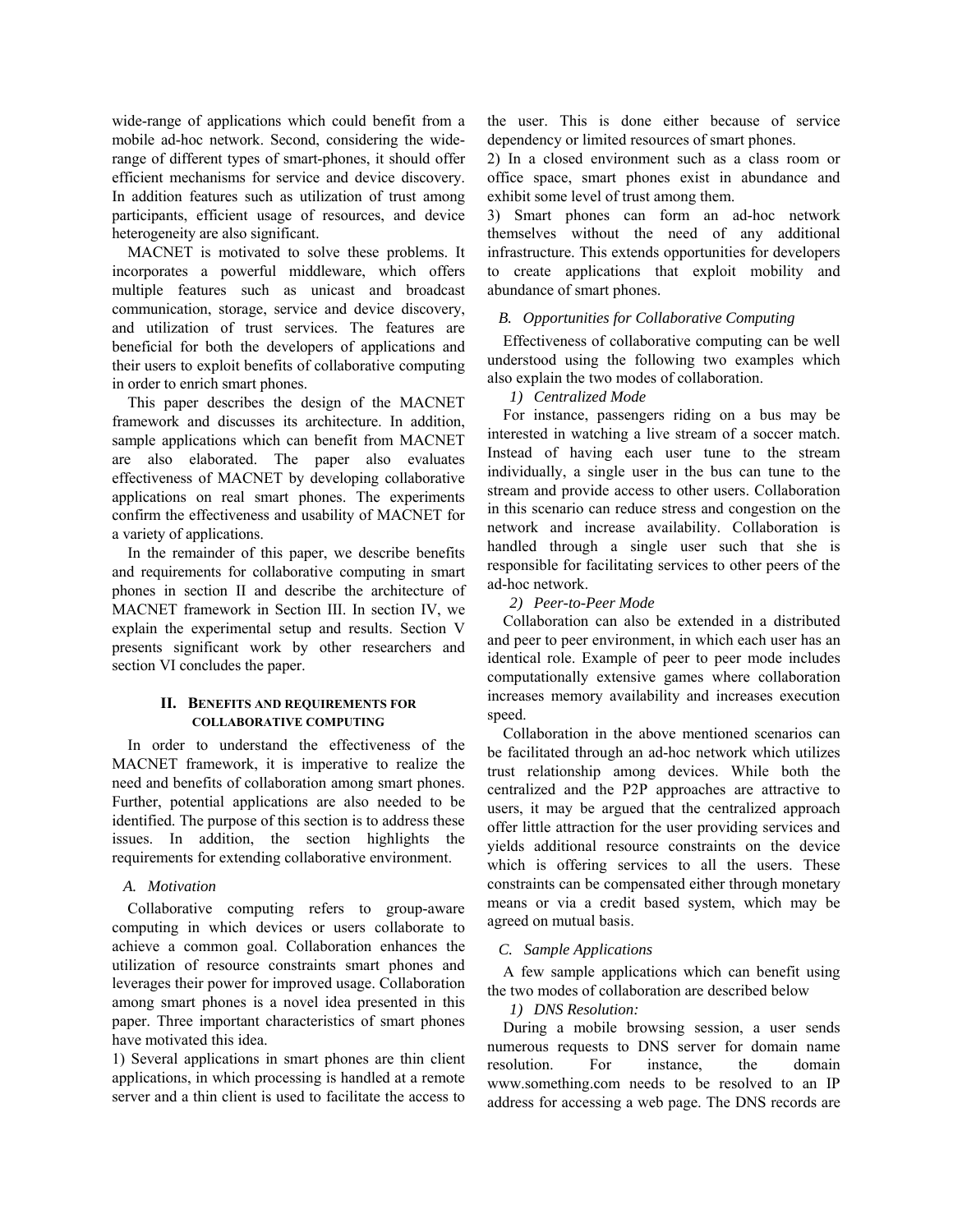stored on global DNS servers across the globe. DNS lookup queries may take excessive time for resolution due to long path to DNS servers and heavy internet traffic.

The stated issue can be easily resolved by obtaining DNS resolution from nearby source. In a collaborative ad-hoc network, any smart phone device can initiate a request for DNS resolution. If any of the neighboring devices have DNS resolution to the requested domain, the device will respond to the query and user will find lesser delay in usual browsing of web pages.

#### *2) Multimedia Streaming:*

Internet includes a large proportion of multimedia contents. Websites including lives streams, daily news, sports, and entertainment are enriched with multimedia such as audio and video. Downloading these contents require sufficient bandwidth and consumes considerable amount of resources.

On the contrary, smart phones have limited resources and network connectivity. Collaboration in this scenario could be useful in efficient utilization of resources. Instead of having each user download a separate stream from the Internet; users could download it from one of the neighboring device. A collaborative network could also be helpful in mitigating network congestion and enhancing user experience.

#### *3) Social Gaming:*

Social gaming has been an evolving technology. From socially connected games such as Facebook to Massively Multiplayer Online Role Playing Games (MMORPG), social games are attractive to a large community.

Collaborative computing can also provide opportunity for a completely new paradigm for social games on mobile devices. Developers using the collaborative framework can develop ad-hoc social games and exploit local and closed social networks. Such games have the potential to be highly capable and revolutionary as they can be played without any dependency on the Wide Area Network. Collaborative games will also eliminate the requirement of having a dedicated server.

#### *4) Collaborative Meeting Planner*

Collaborative computing in smart phones can also be used for online voting. Further, it can also be helpful in reaching consensus or planning a meeting. Conventionally, a calendar tool or e-mail is used to communicate and reach consensus. However, this may cause longer delays in reaching a consensus. It will also require a connection to the Internet in order to interact via an Internet-based calendar service. To encounter the problem, collaborative computing can be used as a meeting planner.

The above mentioned sample applications highlight the effectiveness of collaborative computing which can enhanced user experience and yield efficient resource utilization.

#### *D. Requirements for Collaborative Computing*

There are several challenges and requirements which must be fulfilled in order to promote collaborative computing among smart phones.

## *1) Trust Relationship*

Collaboration must utilize trust among peers in order to assign priority and facilitate communication among them.

#### *2) Service Discovery*

A service discovery mechanism is needed in order to identify potential applications and resources for collaborative communication. Without service discovery all nodes will remain disconnected in an apparently connected network.

### *3) Device Churn*

The device discovery mechanism must be able to facilitate discovery of new devices. Similarly, the framework should be able to tolerate departure of devices present in the network.

*4) Group Communication* 

For a collaborative computing framework, it is imperative to have support for group communication. Features such as Unicast, Broadcast, and Multicast must be supported.

#### *5) Efficient utilization of resources*

Smart phones have limited resources. The collaborative network must be able to utilize these resources efficiently. For instance, socket communication should not overly consume resources. Collaboration should not overwhelmingly consume resources of devices such as power and memory.

#### *6) Flexible Application Development*

The framework should facilitate development of applications which can utilize collaborative computing in order to achieve high performance.

#### *7) Security and Privacy*

Collaboration must not violate security or privacy requirements of a user. That is, confidential information or private data should not be shared.

MACNET is focused on meeting these challenges. In the next section, details of facilitating collaboration are discussed. This section covers the details regarding preparation of your manuscript for submission, the submission procedure, review process and copyright information.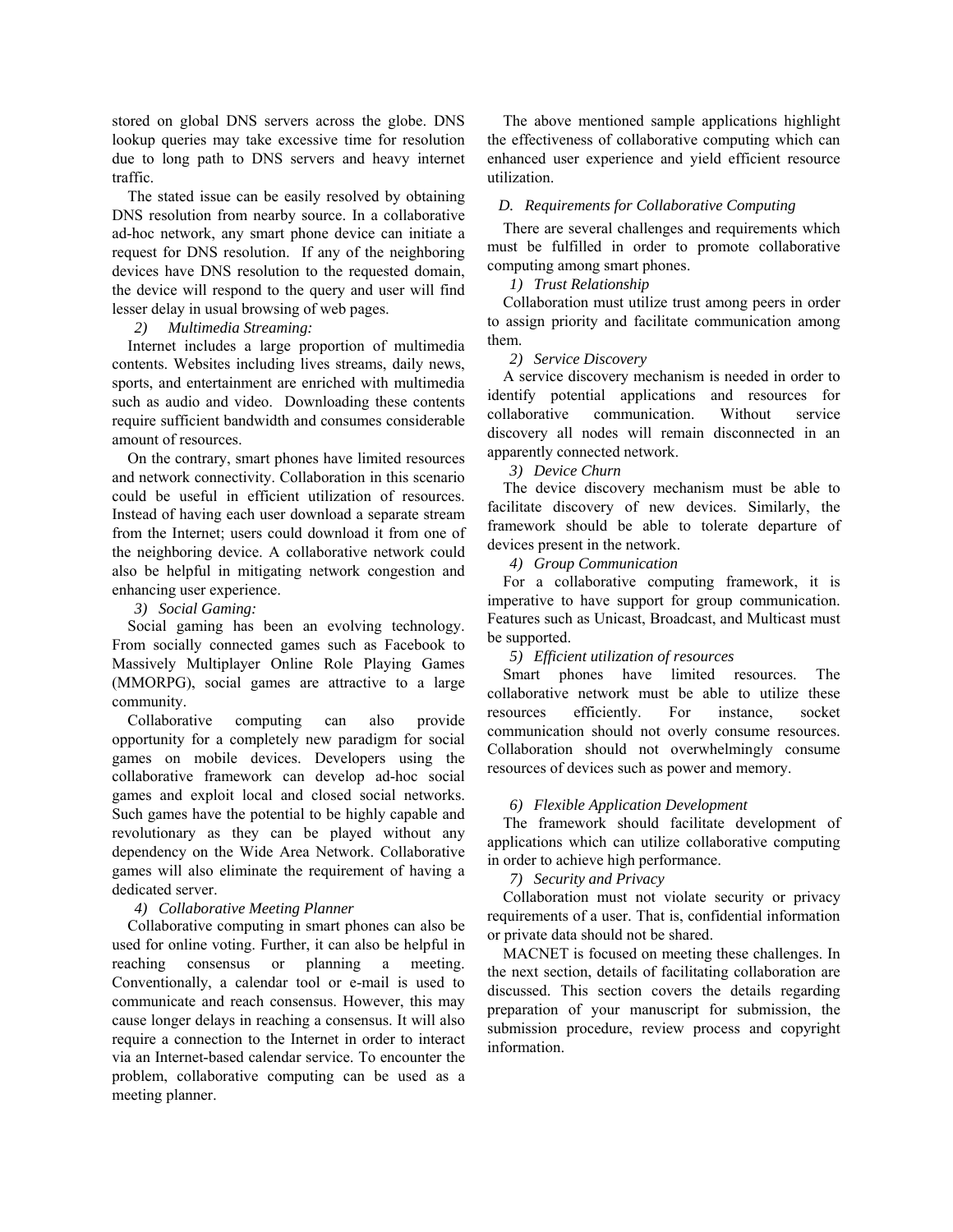## **III. MOBILE AD-HOC COLLABORATIVE NETWORKS**

MACNET is motivated to facilitate collaborative computing among smart phones. It is a rich application layer framework for mobile ad hoc devices, which provides methods and an API for extending this collaboration. This section describes the architecture of the MACNET framework and explains its operation and implementation.

Collaboration is achieved through an ad-hoc network. Request for forming an ad-hoc network can be initiated either by a user seeking services from a collaborator or by a user who is willing to offer services to other peers. In either case, the MACNET framework supports formation of application-specific overlay network over an ad-hoc network. In that, the MACNET framework broadcasts the request to all the devices that are operational in its network vicinity. Other MACNET users may accept the request based on their comfort and level of trust with the initiator.

Users may also join an existing network by initiating a broadcast query. Therefore, it is possible that a user may join two or more application-specific overlay networks at a time.

#### *A. The MACNET Architecture*

Fig. 1 illustrates the architecture of the MACNET framework. It consists of two layers: 1) A middleware layer which provides all the features of MACNET and also facilitates collaboration among the devices; and 2) an application layer, which consists of applications that are built on top of the middleware and utilize MACNET to achieve enhanced performance. The middleware layer consists of set of libraries that are built on top of native Java communication libraries. It extends communication capabilities and allows abstracted functionalities such as message queuing and group messaging and communication with trusted nodes. Following services are supported by the middleware layer.

- Device and Service discovery
- Communication among devices
- Utilization of Trust
- Sharing of resources

The middleware consists of two sub-layers: The Service Layer and the Storage layer.

### *1) Service Layer*

Service layer is the core of the middleware. It provides important services such as service discovery, communication among peers, and utilization of trust.

*Device and Service Discovery*: The device and service discovery mechanisms provide facilitation to add new devices and services in the ad-hoc network.

The discovery mechanism is simplified and eliminates the need of remembering shared URIs. Instead of sharing WSDL files like in traditional SOA, the mechanism is encapsulated in middleware for ease of development. The discovery process starts with discovering all nodes available in the network. Then they are filtered to mobile devices running MACNET framework. These filtered devices expose services which are then discovered by other nodes in the network based on trust preferences.

*Communication*: Features for both sending and receiving of messages are part of the communication infrastructure. Point-to-point communication is supported through unicast; whereas, groupware communication is supported through multicast and broadcast. Messages are received based on the trust level between sender and receiver. A priority queue is maintained which prioritizes data and messages among applications. The queuing service is a necessary feature to support device unavailability and incorporate churn. In case of unavailability of a receiving node, messages are stored in a queue on temporary basis. If the receiving node enters the network within a specified time, the messages are resent from the queue. This feature significantly improves quality of user experience in an ad-hoc network.

*Trust*: Social noise is an overwhelming drawback of electronic social networks. Purging of unwanted information and filtering to gain social network value is vital. Considering this, a trust model is included in the middleware which utilizes application's feedback and user preferences to allow or block application specific traffic and communication between nodes. This ensures that the device ecosystem co-exists with human social network. A reinforcement learning based, generic trust model based on Q-learning [22] has been implemented for this purpose.

Applications may use it to give periodic or occasional feedback to middleware for trust shaping with other nodes. Fig. 2 shows different levels of trust supported in the system. In that, a value can go as low as -3 denoting a malicious user, or to  $+3$  for an extremely trusted entity. Strangers are considered as neutral.

*Sharing*: For sharing of files, MACNET implements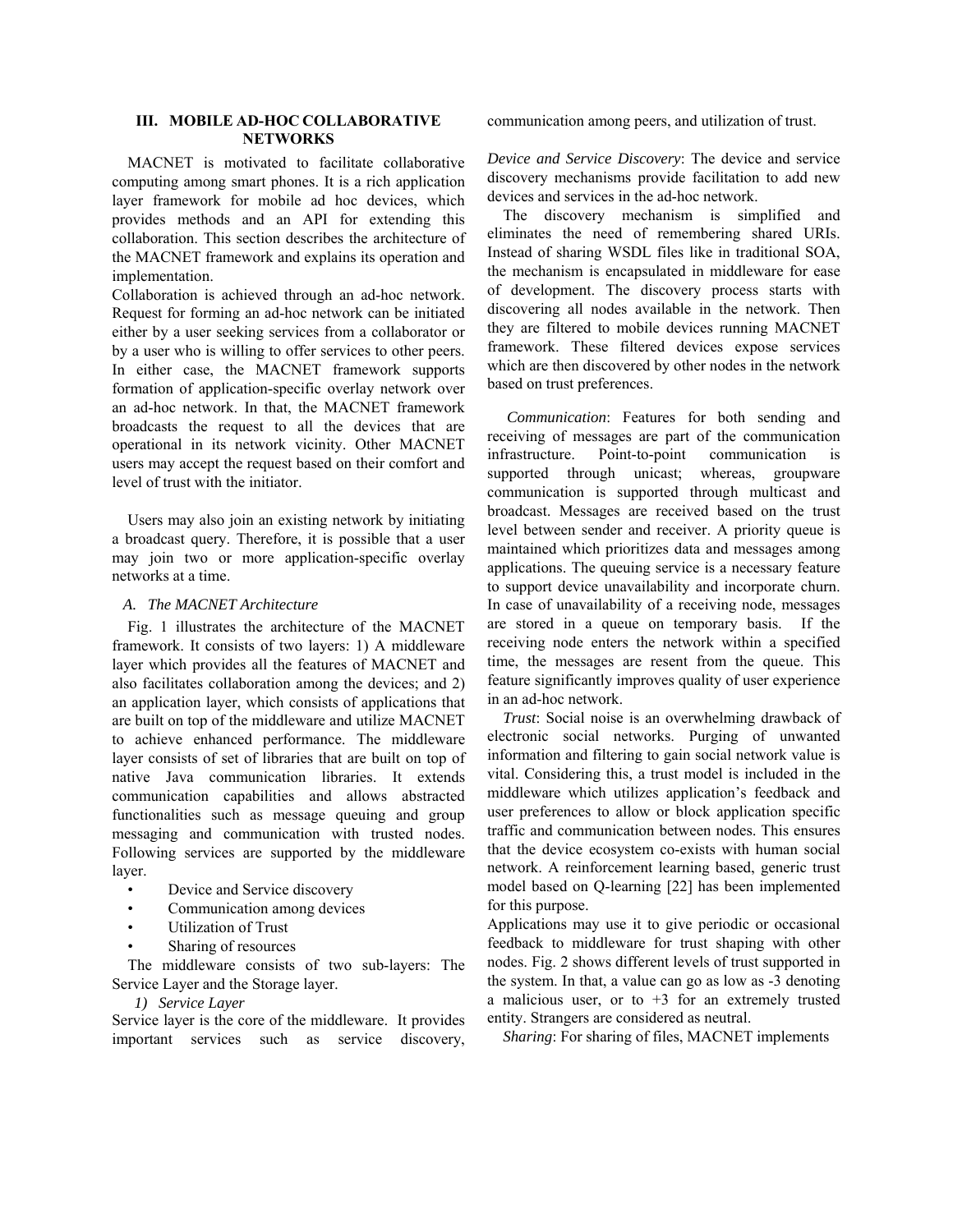

**Figure 1 - MACNET's Internal Architecture** 



**Figure 3- MACNET's File Sharing Mechanism** 





an efficient file server as a service to developers. Using this service, applications can expose directories for remote devices to access. This feature facilitates collaboration among applications that utilize sharing of data. The file server also promotes privacy, by restricting access according to the permissions of the file owner. Fig. 3 illustrates the concept.

File sharing is implemented over HTTP. When a node intends to share a file, it calls expose directory function of the MACNET framework. The framework exposes the directory over HTTP on some random port. The application shares the port with other nodes, which they will use to explore and download files over the HTTP protocol. When a node wants to terminate the simultaneous sharing of multiple files session, it requests MACNET which closes the exposed directory. Exposing directory allow sharing files over HTTP permits browser-based access for many collaborative applications.

#### *1) Storage Layer*

The purpose of the storage layer is to facilitate,

**Figure 4- Flow of communication between applications** 

collaboration by maintaining data that is useful for social interaction. For this purpose, caching of social contacts and contents is maintained. In addition, a social database is also used.

*Social Database*: The social database maintains a list of all nodes that ever came in contact with a user's device. It helps in recognition of users and serves basis for the trust model.

*Social Cache*: A social cache is maintained to include a list of most recent contacts. The difference between social database and social cache can be understood through a small example. For instance, a person may have around 150 social contacts, but at any particular instance in an ad-hoc network she may have very low percentage of her contacts available. The social cache helps to keep data of only those contacts in memory which are active. This saves memory and reduces battery consumption

*Content Cache*: The content cache stores the actual data which is shared among devices [23]. The contents could include files, multimedia contents, streaming contents, documents, and pictures, etc. The data is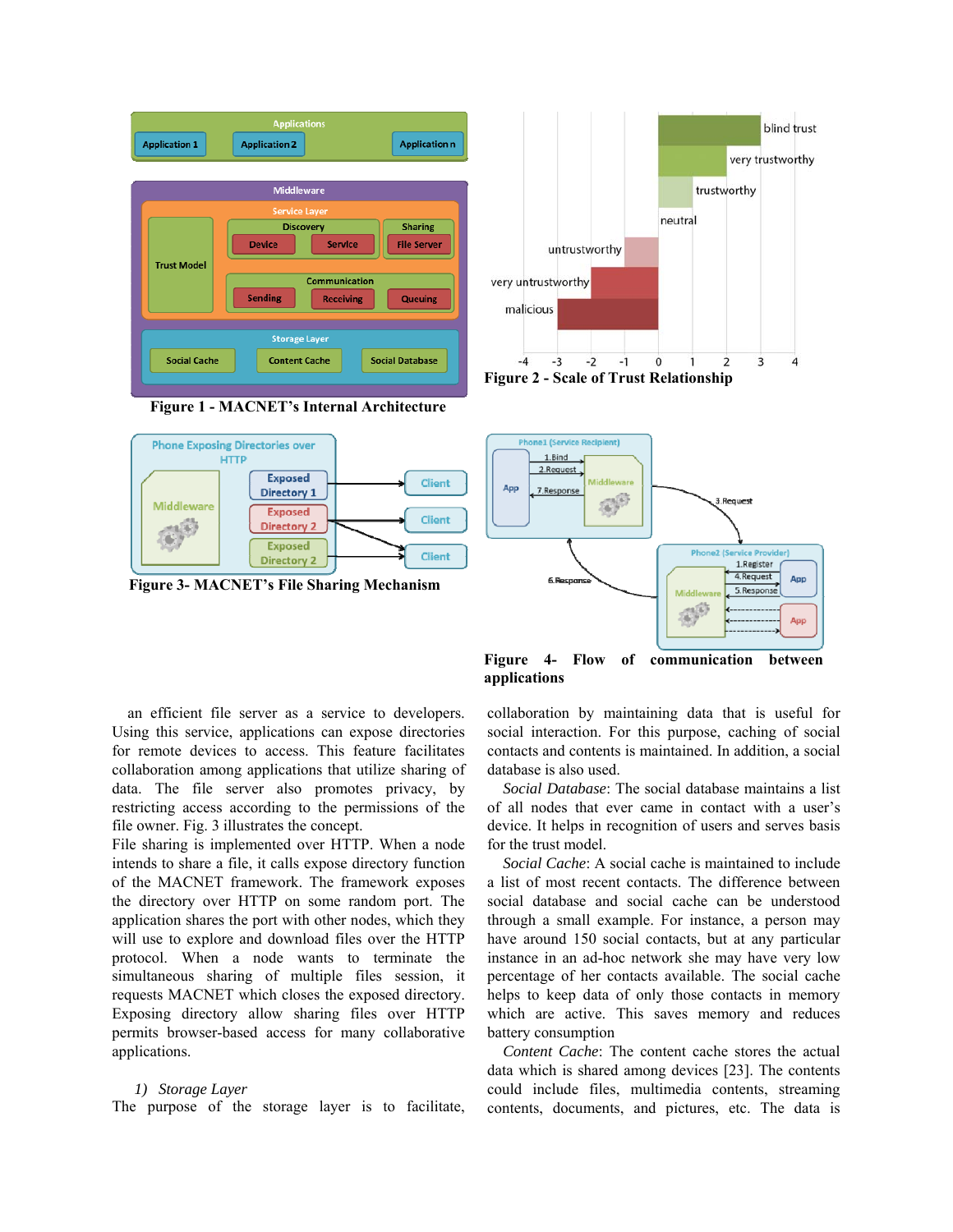stored in the cache and is replaced after certain time period. Content cache allows scalable sharing of contents. In that, popular contents are replicated and stored in a cache, thereby decreasing load on the primary source.

#### *B. Operation of MACNET*

Fig. 4 explains the communication sequence for MACNET operations. For better understanding, the sample application of DNS resolution (mentioned in section II.C) is considered.

Suppose there are two mobile devices: 1) a service provider, and 2) a service requestor. The applications on both devices are built using communication features of the MACNET middleware. Each device embodies the middleware which acts as communication channel between other connected devices in the ad-hoc network. The middleware manages device discovery routines and stays updated with all connected devices in the ad-hoc network. The following sequence of steps describes the scenario.

1) Bind: The application at the service requestor end initiates and registers itself with the middleware.

2) Request: The application initiates a request for DNS lookup to the middleware.

3) Request: The middleware at the service requestor communicates the requests with all available and trusted nodes in the network. Middleware can also keep the messages in cache. This is useful if an application would like the message to be delivered to any device that may later join the ad-hoc network. For instance, service announcement messages may benefit from this scenario. The request is transmitted in an obscure manner such that the formatted packets that can only be read by middleware deployed on other devices.

4) The request is received by the middleware at the service provider end. Upon receipt, the listening middleware reads the message and identifies the request. It then checks its local registry if the requested service or application is bind to it. Upon verification, it forwards the request message to destined application.

5) The service provider application on the device responds to DNS resolution request. It sends the response to the middleware, in order to be delivered to the requested device.

6) The middleware at the service requestor device, can filter DNS resolution responses based on trust model and deliver the response from most authentic device to the application which requested the service.

#### *C. Strategies for Performance Enhancements*

MACNET incorporates several features in order to enhance performance.

# *1) Multi-threaded and Asynchronous Framework*

Considering that the devices in the ad-hoc network may experience variable latency, all the functions in the framework use asynchronous call backs. That is an application does not wait for network response.

In addition, the framework is properly threaded in order to handle multiple on-device function calls simultaneously.

## *2) Power, Memory, and I/O Optimizations*

Since mobile devices have resource constraints, special care was taken during development of middleware. All allocations are carefully made to reduce memory overheads. Service objects for example are initiated when only application requests them, and kept in memory only until at least a single application is using them.

The trust model requires persistent storage in the form of database. Certain applications might update trust frequently causing lots of I/O in SD Card. To counter this, data of nodes in the network is loaded in memory. Updates from memory are written back when application is closed or a node leaves the network. To conserve battery power, device discovery and service discovery are done intelligently. Instead of periodic broadcast of messages from each node for discovering devices and services, each device sends the discovery once. New nodes in network announce their presence to the whole network.

#### *3) Device Churn*

To incorporate device churn or detect devices which may leave abruptly, the MACNET middleware keep a check on all the nodes for last active communication. For devices from which communication is being made after a long delay, rediscovery mechanism is launched.

In the next section, experimental details of MACNET are discussed.

#### **IV. EXPERIMENTS AND RESULTS**

It is pertinent to assess the performance of the MACNET through experiments. For this purpose, an experimental test-bed containing ten smart phones is setup. The four sample applications mentioned in section II C are used. The setup consists of a dedicated link with 2Mbps Internet link capacity for uploading and downloading. We setup an ad-hoc network of smart phones to be used for evaluation of MACNET. The test

| <b>TABLE I</b>                    |
|-----------------------------------|
| <b>EXPERIMENTAL CONFIGURATION</b> |

| <b>PARAMETER</b>    | <b>VALUE</b>         |
|---------------------|----------------------|
| Device Count        | 10                   |
| Processor           | Single Core, 830 Mhz |
| Wi-Fi (For testing) | 802.11 b/g/n         |
| <b>RAM</b>          | 290 MB               |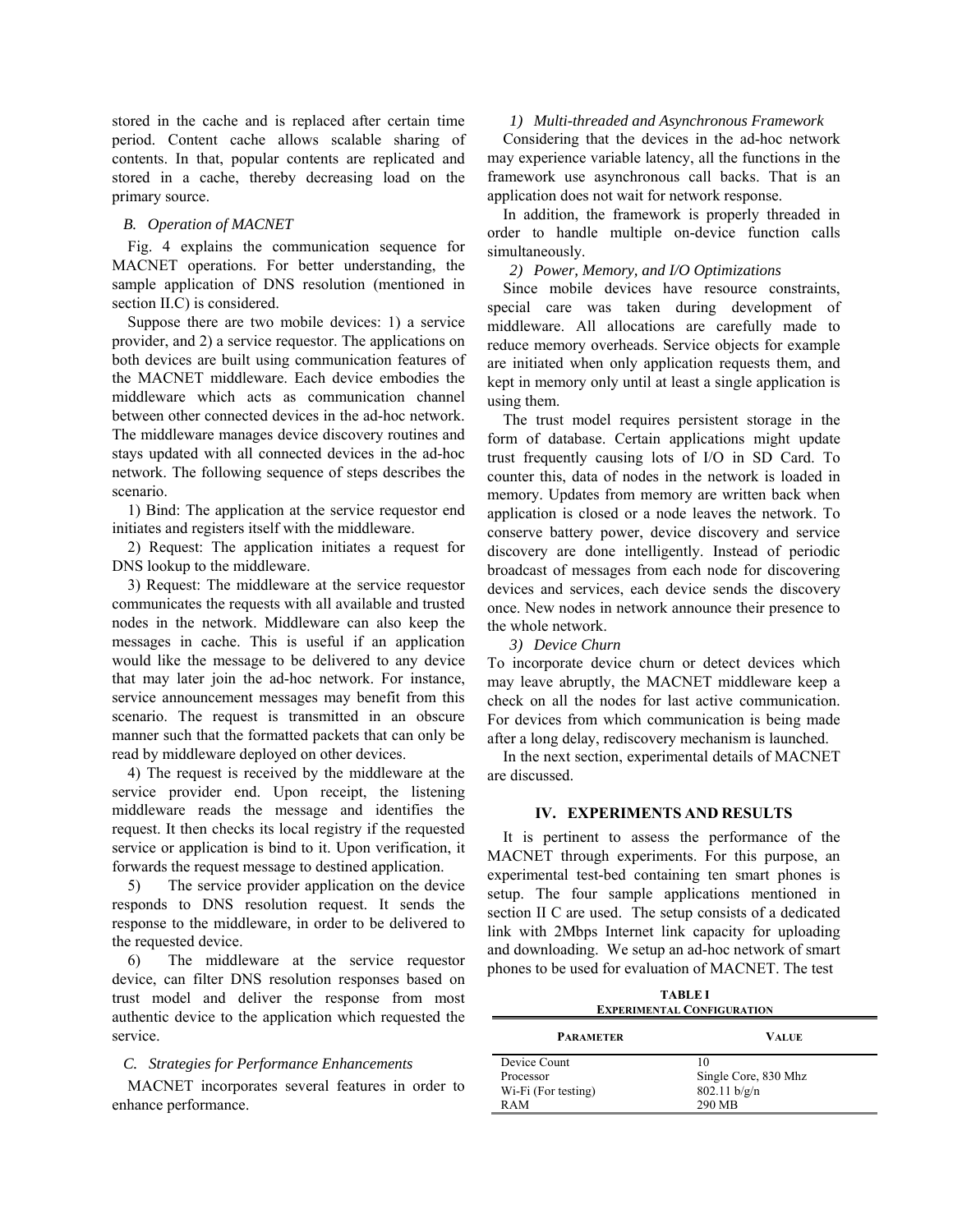





**Figure 7. Social Game: Comparison of Memory Requirements** 

configuration environment is summarized in table I.

#### *A. Need for collaborative computing on Smart Phones*

Our initial experiments were motivated to establish the need of collaborative communication among smart phones. We sent a series of ping messages from LAN and WLAN to an external static IP on the Internet. The LAN environment included PCs and the WLAN environment consists of smart phones. We observed that that smart phones using WLAN exhibit higher fluctuations in latency as compared to LAN. It was also noted that higher fluctuations exist when smart phones communicate via the Internet. For communication among the smart phones, the latency of communication is much smaller and smoother. This set of experiment confirmed that when smart devices connect to a remote location, they are subject to high variability in network latency. Further, this observation states the need of an ad-hoc network which can facilitate collaborative computing.

## *B. Gain in Performance using the Streaming Application*

As a next step, effectiveness of the MACNET framework was evaluated for streaming applications.





**Figure 8. Average Battery Consumption** 

The experiment consists of playing a video stream using both the Internet connection and the ad-hoc network utilizing the MACNET framework.

For both the setups, effect on latency was noted while the number of smart phone users is gradually increased. Fig. 5 shows the playtime for a 285 seconds video. The purple line shows the actual playtime of the video. The green line shows the playtime when MACNET is used for ad-hoc network. The red line is the playtime when each user is directly downloading from the Internet. It should be noted that there is a massive difference in the latency. The difference increases with the increase in number of users, which confirms the scalability and effectiveness of the MACNET framework. During the experiments, it was also noted that the stream was unplayable when more than eight nodes tried to access the stream via the 2Mbps Internet link (each user is downloading independently. In comparison, MACNET was able to support the required number of ten users for accessing the stream. The effectiveness of the MACNET framework can also be understood via Fig. 6 which shows percentage gain of MACNET over WAN, where percentage is measured in terms of decrease in latency for playtime.

# *C. Gain in Performance using the social game*

The efficacy of MACNET was also evaluated for the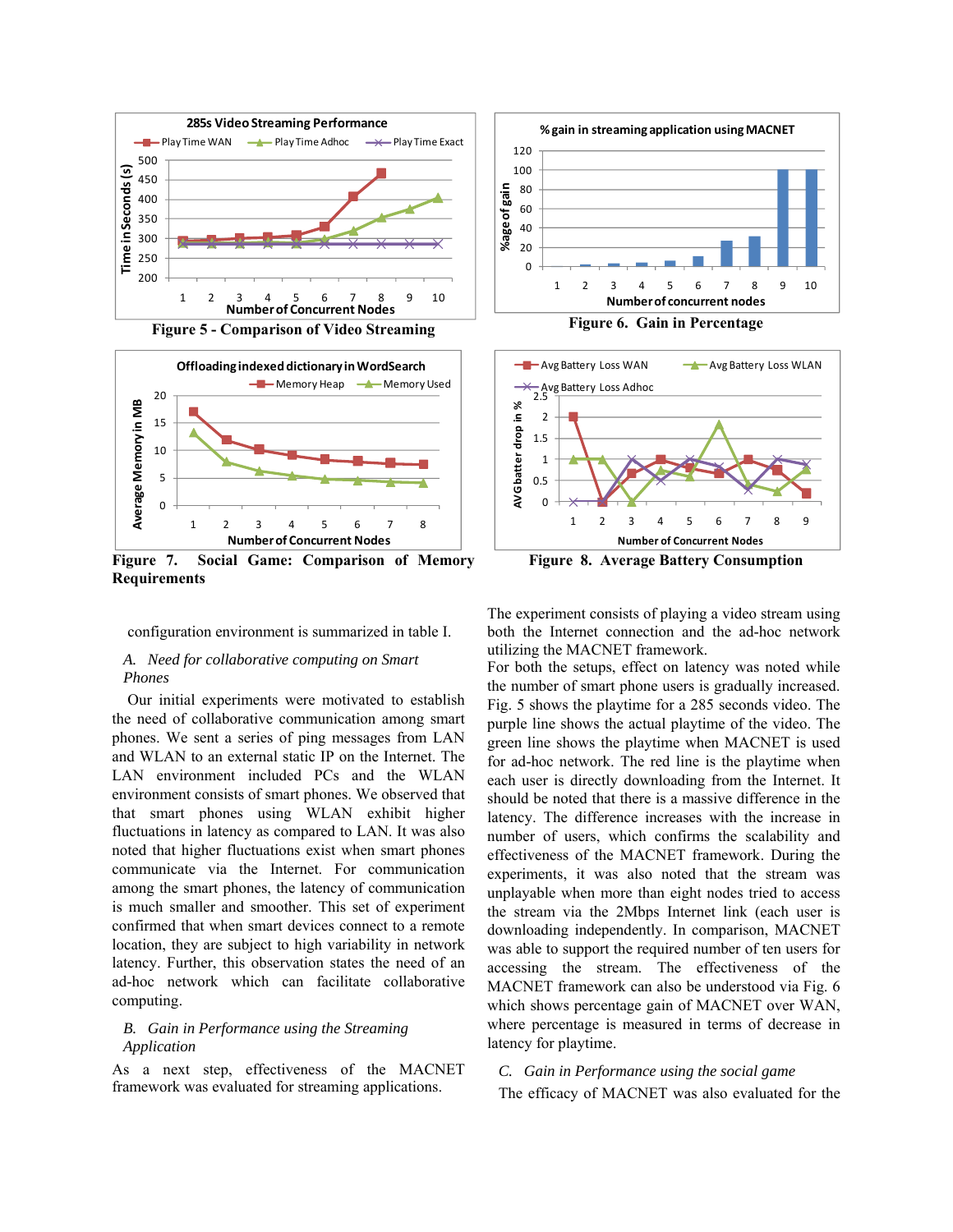social gaming application discussed in section II C. For this purpose, a popular word game, "Word Search" was developed using the MACNET framework. In this game, players join in a group playing session where a 'random' matrix of letters is generated at runtime. The task of searching all possible combination of valid words in matrix is a costly operation, where each possible word is matched with index of words in the English dictionary (with 25,000 words) in order to check the validity of the proposed word. Using the MACNET framework, the task of word verification was distributed among mobile devices. This provided an opportunity for resource constrained devices to participate in the game. Further, the distributed computation model yielded reduced resource consumption on the devices. Without the MACNET framework, a dedicated server and internet connection would be required or only a limited number of smart phones would have been able to participate due to computational complexity of game.

The dictionary game was deployed with increasing number of nodes, while the memory usage was noted. Fig. 7 shows the amount of total and heap memory used when game is being played with varying number of users. It should be noted that for one user, the complete dictionary is residing on the device, whereas with increasing the number of devices, the dictionary is spanned over multiple devices. MACNET enables better resource usage for the devices as more memory is available for other tasks.

# *D. Effect of Collaboration on Power Consumption*

An important question about MACNET is to assess its effect on the battery life. For the streaming application experiment discussed above, battery consumption was observed for LAN, WAN, and the adhoc network. It was noted that the battery consumption is sporadic and it is inconclusive to observe any major difference on the battery life. Fig. 8 shows the comparison of the three schemes.

# *E. Effect of Collaboration on Scalability*

Fig. 5 shows the effect of collaboration on the scalability of the system. While the WAN application was not able to support more than eight smart phones through the dedicated Internet connection, the MACNET framework was able to provide access to stream to all the ten devices with much lower latency. Even for other applications such as consensus based meeting planner, the MACNET framework was able to facilitate collaboration among a large number of devices.

The above mentioned results confirm the effectiveness of the MACNET framework in proving low-latency and high performance solution with enhanced user experience. The MACNET framework provides higher efficiency, increases availability, promotes scalability, and facilitates improved utilization of resources such as memory and storage.

# **V. RELATED WORK**

MACNET is an ad-hoc network for collaborative computing for smart phones. Table II compares the uniqueness of our approach with existing solutions.

# *A. Collaborative Computing*

Maestro [2] is a middleware support tool for distributed multimedia and collaborative computing applications. It is based on group-based collaboration architecture, where users join groups and utilize available services. In comparison to Maestro, MACNET is focused on smart phones. A distinct feature is utilization of trust relationship among mobile phone users. This empowers smart phones for a variety of collaborative computing applications. It also enables visibility of all services in the network.

 uBeeMe [26] is a mobile collaborative computing platform which focuses on peer to peer mode of collaboration. Unlike uBeeMe, MACNET is a more flexible and powerful tool which facilitates mobile application development for both centralized and peer to peer modes.

MACNET is also inspired by the work on crowd computing [13]. There are many applications that utilize power, wisdom and mobility of crowd. Applications such as minimal route prediction based on feedback from users in different areas on traffic and other conditions exist. The MACNET middleware provides great opportunities for developers and researchers to build applications using power of crowd. MACNET provides necessary foundation of communication and trust relationship. These two features can empower applications for a large number of users in a social network. One such application 'Word Search' has been discussed in detail in this paper. Users can play game in multiplayer environment and offload their computational and memory needs on other nodes.

Zhefan Jiang and Sangwook Kim proposed trust model ubiquitous ad-hoc networks [5]. MACNET incorporates a Q-learning algorithm - a reinforcement learning method, for the trust model. This helps mobile devices to become mature in assessing the trust scenario and opting for better path to service by accumulating each experience into a quantifiable value. Phone to phone ad-hoc communication for gaming has also been explored [10]. MACNET is inspired by this work; however, it is not restricted to social games. The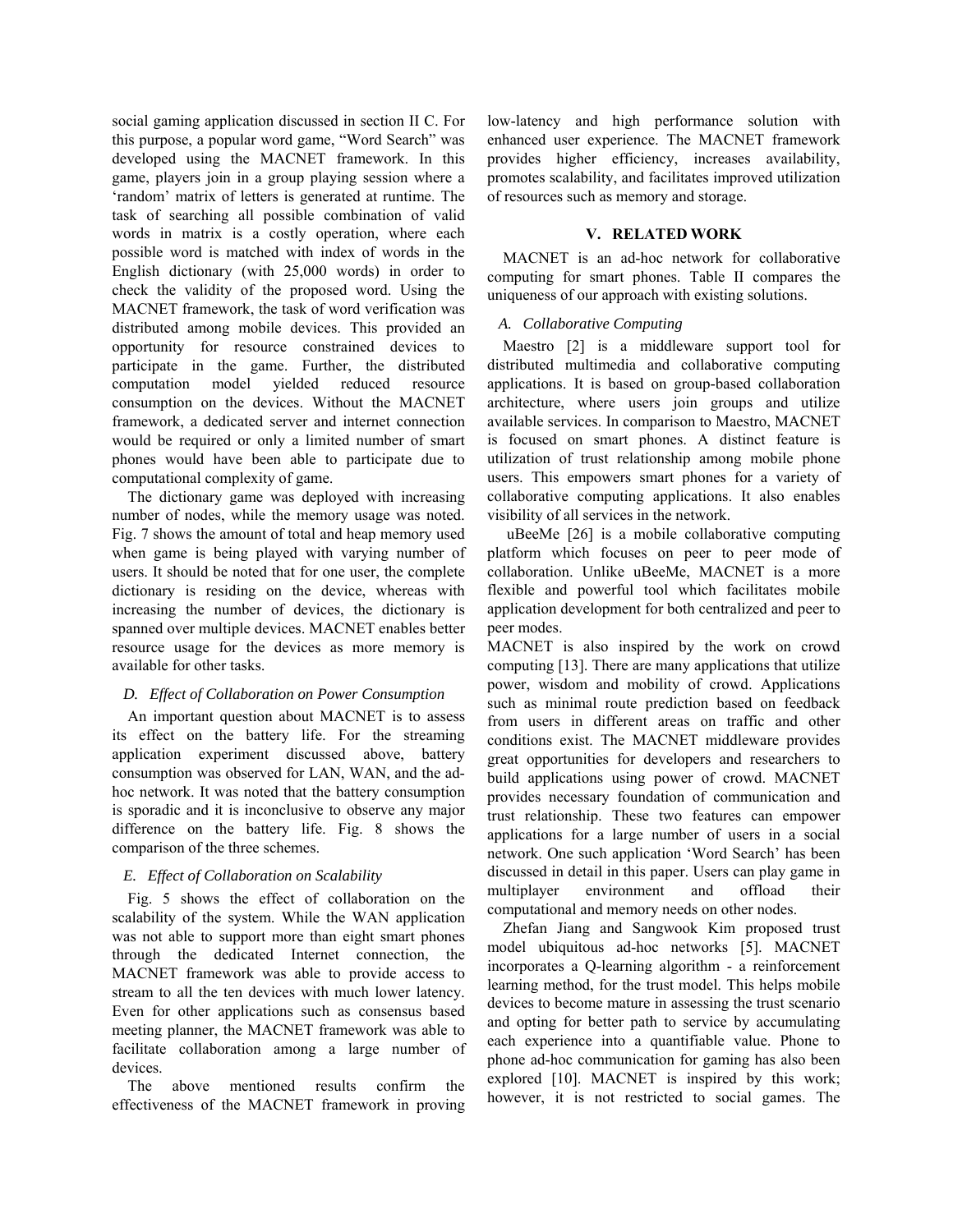| <b>CHARACTERISTICS</b>      | <b>UBEEME</b><br>$[26]$ | <b>MAESTRO</b> [2] | VIMOWARE[6] | <b>HAGGLE</b><br>$[21]$ | <b>СUCKOO</b> [7] | <b>MOBICLIQUE</b><br>[17] | <b>MACNET</b> |
|-----------------------------|-------------------------|--------------------|-------------|-------------------------|-------------------|---------------------------|---------------|
| Ad hoc network              |                         |                    |             |                         |                   |                           |               |
| Distributed Computing       |                         |                    |             |                         |                   |                           |               |
| Collaboration               |                         |                    |             |                         |                   |                           |               |
| Overlay Networks/Groups     |                         |                    |             |                         |                   |                           |               |
| Middleware / Framework      |                         |                    |             |                         |                   |                           |               |
| Device Discovery            |                         |                    |             |                         |                   |                           |               |
| File Sharing                |                         |                    |             |                         |                   |                           |               |
| Asynchronous Callbacks      |                         |                    |             |                         |                   |                           |               |
| Peer-2-Peer Architecture    |                         |                    |             |                         |                   |                           |               |
| <b>Adaptive Trust Model</b> |                         |                    |             |                         |                   |                           |               |
| Security                    |                         |                    |             |                         |                   |                           |               |
| Energy Optimization         |                         |                    |             |                         |                   |                           |               |

**Table II - Comparison of MACNET with other related projects** 

MACNET middleware introduces a generic framework which can be used for a variety of collaborative computing tasks. Similarly, Scohlten et al. [20] introduced decision support system using decentralized collaboration among smart phones. In comparison, MACNET is generic which can facilitate collaborative computing for a large number of applications.

A context-aware framework for the development of mobile collaborative computing has also been proposed [1]. Their approach is inspiring as MACNET can utilize context-aware applications for collaborative computing. MACNET is powerful in that it can be utilized for urgent data collection in case of disaster as proposed in [15] [16].

#### *B. Mobile Cloud Computing*

Mobile Cloud Computing refers to the use and study of computing, in which smart phones utilize cloud computing for enhanced performance and efficient utilization of resources [4][8][9]. The Cuckoo [7] framework utilizes computation offloading to save resources. Dynamic allocation is followed in that the amount of computation is decided at the run time.

In addition to computational enhancements, mobile cloud computing can also conserve resources. Kumar and Lu [12] discussed offloading techniques for smart phones. The authors described energy savings as the most desired feature and proposed offloading computation on cloud for saving energy. Kovachevet al. describes need and requirements for mobile cloud computing [11]. Huijun et al. proposed an offloading scheme [27] which models the application execution time and in unstable network conditions.

In comparison to all the related research mentioned above, MACNET is focused on forming a collaborative network of smart phones to enhance resources. This research is inspired by the idea that using a distant cloud is not always beneficial. In many scenarios, collaboration among peers can be used for enhanced performance. The MACNET framework can be utilized either as a peer-to-peer system or as a client-server architecture.

#### *C. Mobile Ad-Hoc Networks*

Computing in Mobile Ad hoc networks (MANETS) has become more feasible with increased processing power, memory, and faster connectivity mediums. Existing work in this field was really helpful in developing MACNET [26].

Haggle [21] is an architecture for mobile devices that enables seamless network connectivity and application functionality in dynamic mobile environments. Scott et al. have identified that current application exploiting distributed architecture must contain significant network binding and protocol logic, which makes them inflexible to the dynamic networking environments facing mobile devices. Haggle supports Bluetooth and 802.11 wireless mediums for communication between nodes. This work is inspired by Haggle's architecture that focused on application level code independence from network level requirements. However, considering scalability and reliability, MACNET is based on WiFi network only.

MANETs have also been used for data management and data sharing [24] [25]. MACNET is inspired by their usage. In comparison, it is extensive as it promotes collaboration for a variety of applications. Anna-Kaisa Pietiläinenet al. [17] proposed MobiClique that forms and exploits ad hoc social networks to disseminate content using a store-carry-forward technique. The authors proposed a middleware to form an adhoc social network which can dissipate content without the need of a central server. The proposed work helped us identify critical parameters and challenges in MANETS.

Vimoware [6] is a toolkit that connects devices in ad hoc network. It follows a SOA (Service Oriented Architecture) and exposing service by URI. In comparison, the process of service discovery is automated such that there is no need to remember or share URIs between devices.